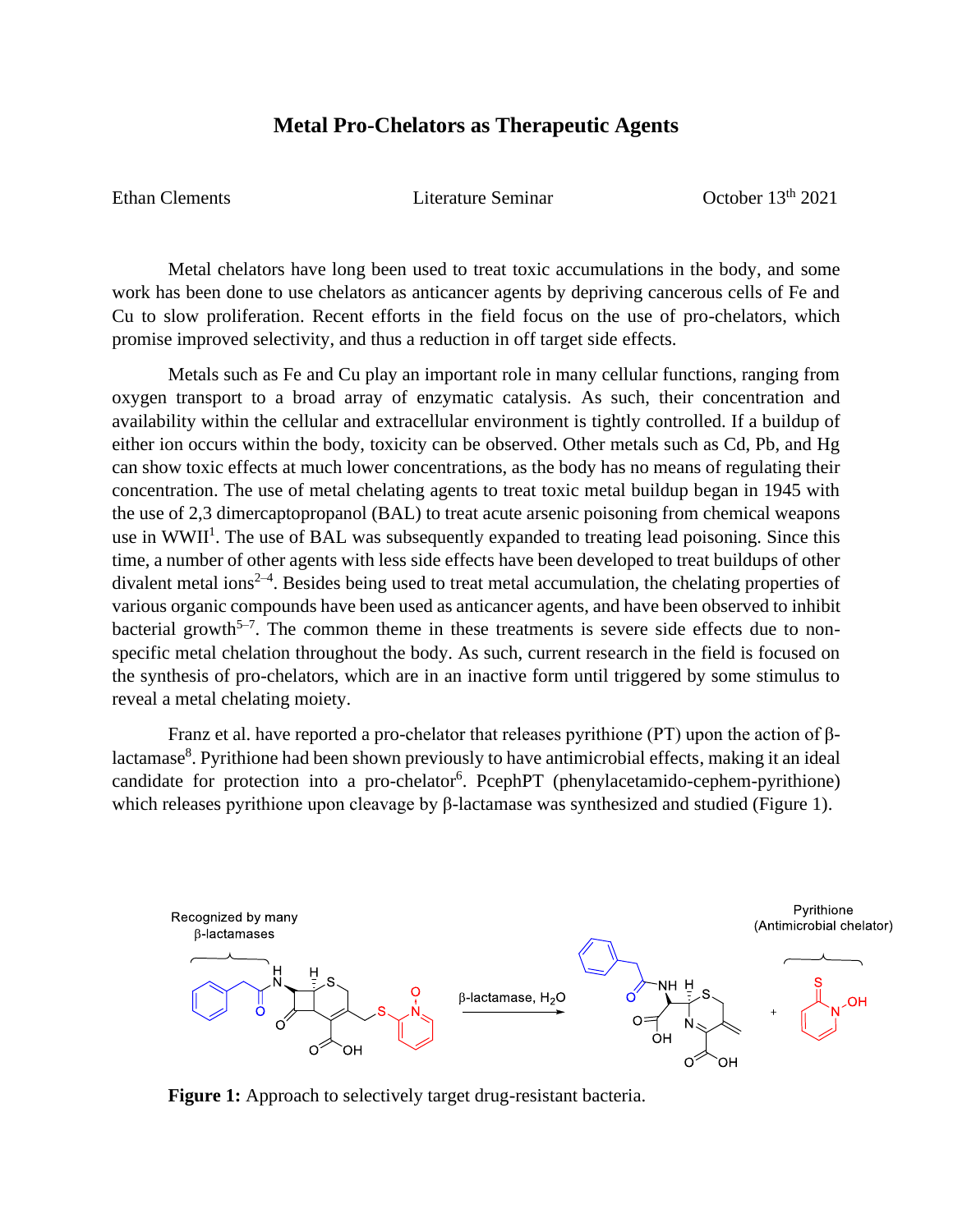Solutions of PcephPT were found to be stable in cell media, but efficiently cleaved in the presence of β-lactamases capable of cleaving cephalosporins, releasing  $PT<sup>8</sup>$ . Cleaved PcephPT showed MIC values of 70μM or better. PcephPT showed significantly lower cytotoxicity in human cell cultures than PT, showing its improved specificity.

A hallmark of cancerous cells is rapid proliferation. Due to rapid growth, cancer cells have heightened needs for nearly every cellular resource, including Fe for use in enzymes such as ribonucleotide reductase, an enzyme critical for DNA synthesis. Chelation of intracellular Fe would thus cause cell cycle arrest, and eventually apoptosis. In fact, there have been a number of trials using thiosemicarbazones to take advantage of this strategy<sup>9</sup>. However, non-specific chelation has been shown to result in excess formation of methemoglobin in the body, leading to hypoxia<sup>9</sup>. As the off-target toxicity is only seen in the extracellular environment, selection of the appropriate intracellular chelate release trigger is expected to improve cancer specificity. Tomat et al. have shown that a redox sensitive disulfide bridge masked complex can successfully improve the specificity of thiosemicarbazones, and other similar compounds<sup>10</sup> (Figure 1).



**Figure 2:** Diagram of pro-chelator design, release, and complex formation.

The intracellular environment has a much higher concentration of free thiols than the extracellular environment, able to trigger a redox sensitive species, such as a disulfide bond. It was shown that the ability to inhibit tumor growth was comparable to parent chelates, without inhibiting the ability of erythroid cells to replicate<sup>10</sup>. This result shows the utility of the pro-chelation strategy.

8-hydroxyquinoline (8-HQ) has been shown to have a wide range of bioactivities, including anti-leishmanial and anticancer effects, as a  $Cu^{2+}$  and  $Fe^{2+}$  chelator  $11,12$ . The anticancer activity in particular makes 8-HQ an attractive area of research. However, as Cu and Fe are both important in a wide range of biological processes, it is desirable to limit the activity of 8-HQ to within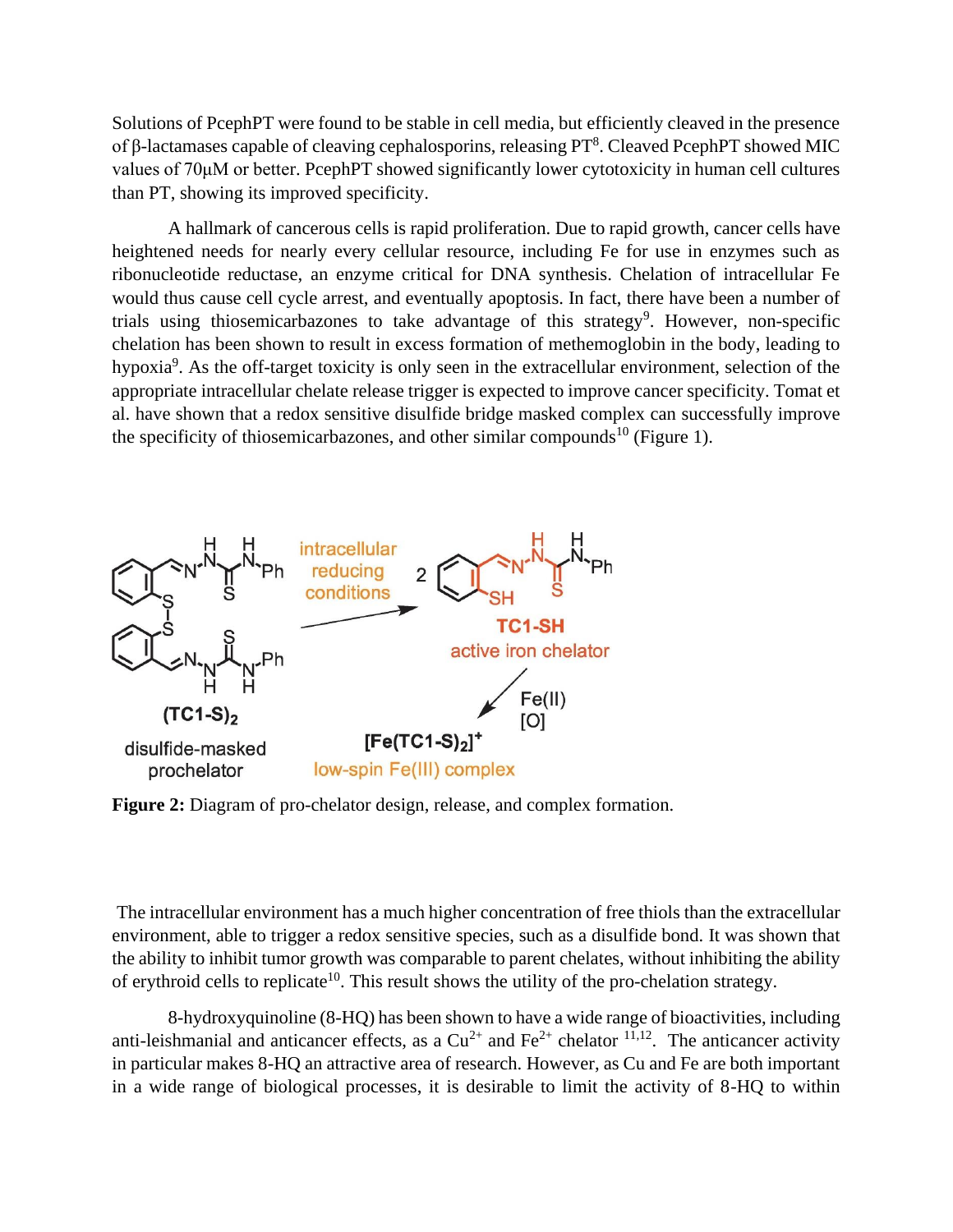cancerous cells. Yin et al. have shown that the activity of 8-HQ can be regulated by addition of a phenylboronic acid protecting group, and enhanced by addition of a furoxan NO donor moiety<sup>13</sup> (Figure 3).



**Figure 3:** Structure and functionality of studied pro-chelator, HQ-NO-11.

Phenylboronic acid can be removed by reaction with reactive oxygen species (ROS), the levels of which are often elevated in cancer cells. The released chelate will then release its NO moiety, and form a Cu complex, the structure of which is unknown. However, it is known that the complex formed generates ROS, which causes cytotoxicity, while simultaneously promoting the deprotection of remaining pro-chelate<sup>13</sup>. Assays for cytotoxicity in healthy human cell lines showed low cytotoxicity, which allowed for *in vivo* trials using mice xenografts. Pro-chelators showed similar ability to inhibit tumor growth as the original 8-HQ chelate, and better than the negative control<sup>10</sup>.

The role of metal chelators in treating disease is largely limited by the desire to avoid widespread non-specific chelation of essential metal ions such as Fe and Cu. The creation of prochelators from the existing pool of metal chelates with known biological activity has the potential to greatly expand the role of metal chelation in the treatment of diseases ranging from bacterial infection to cancer.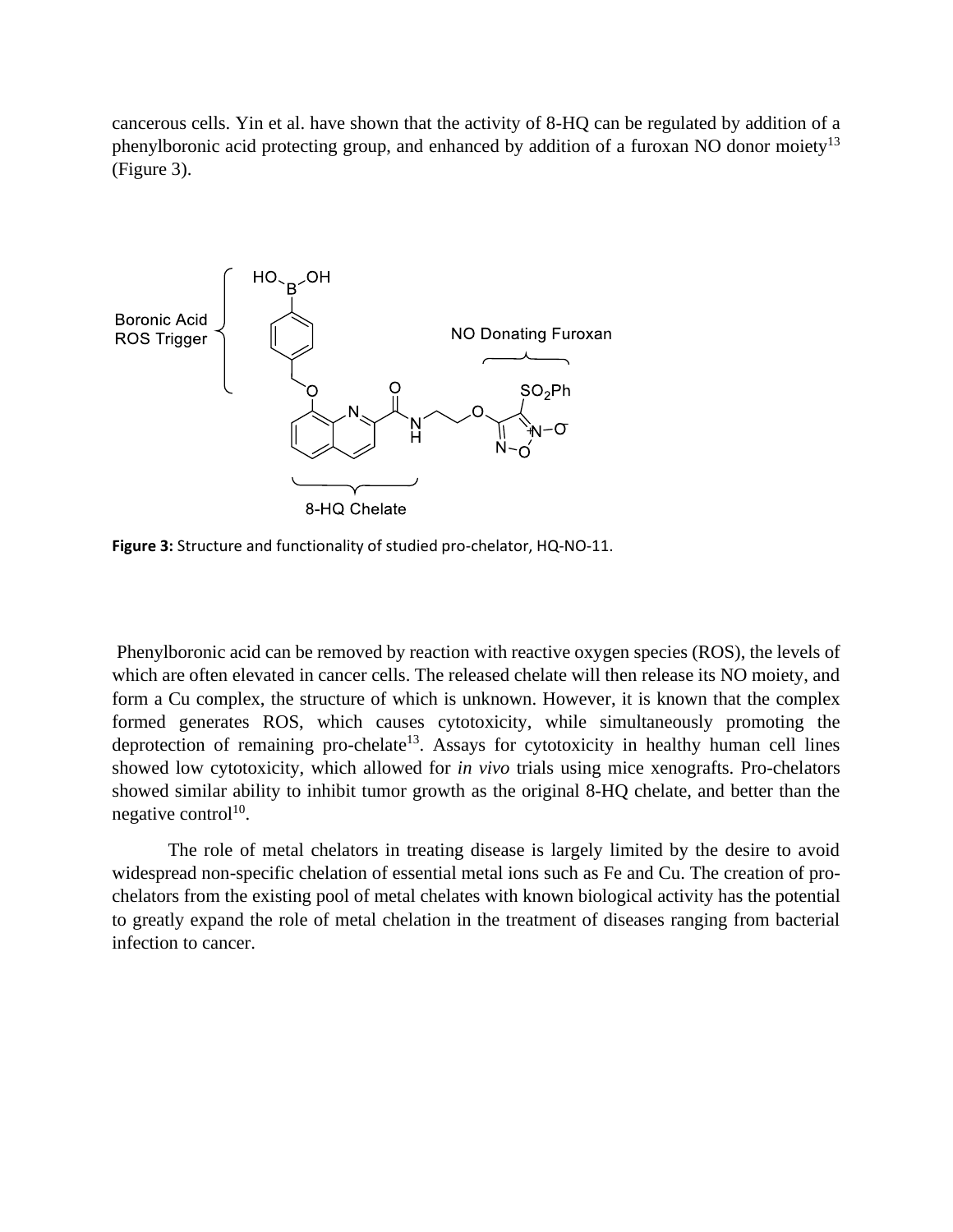## References

- (1) Stockten, L. A.; Peters, R. A. British Anti-Lewisite (BAL). *Nature* **1945**, *156*, 616–619.
- (2) Jones, M. M.; Weaver, A. D.; Basinger, M. A. Characteristics of Chelate Antidotes for Acute Cu(II) Intoxication. *J. Inorg. Nucl. Chem.* **1981**, *43* (9), 2175–2181. https://doi.org/10.1016/0022-1902(81)80576-3.
- (3) Aaseth, J.; Norseth, T. The Effect of Mercaptodextran and N-Acetylhomocysteine on the Excretion of Mercury in Mice after Exposure to Methyl Mercury Chloride. *Acta Pharmacol. Toxicol. (Copenh).* **1974**, *35* (1), 23–32. https://doi.org/10.1111/J.1600- 0773.1974.TB00721.X.
- (4) Chisolm, J. J. BAL, EDTA, DMSA and DMPS in the Treatment of Lead Poisoning in Children. *J. Toxicol. Clin. Toxicol.* **1992**, *30* (4), 493–504. https://doi.org/10.3109/15563659209017937.
- (5) Loza-Rosas, S. A.; Vázquez-Salgado, A. M.; Rivero, K. I.; Negrón, L. J.; Delgado, Y.; Benjamín-Rivera, J. A.; Vázquez-Maldonado, A. L.; Parks, T. B.; Munet-Colón, C.; Tinoco, A. D. Expanding the Therapeutic Potential of the Iron Chelator Deferasirox in the Development of Aqueous Stable Ti(IV) Anticancer Complexes. *Inorg. Chem.* **2017**, *56* (14), 7788–7802. https://doi.org/10.1021/ACS.INORGCHEM.7B00542.
- (6) Chandler, C. J.; Segel, I. H. Mechanism of the Antimicrobial Action of Pyrithione: Effects on Membrane Transport, ATP Levels, and Protein Synthesis. *Antimicrob. Agents Chemother.* **1978**, *14* (1), 60–68. https://doi.org/10.1128/AAC.14.1.60.
- (7) Richardson, D. R.; Kalinowski, D. S.; Lau, S.; Jansson, P. J.; Lovejoy, D. B. Cancer Cell Iron Metabolism and the Development of Potent Iron Chelators as Anti-Tumour Agents | Elsevier Enhanced Reader. *Biochim. Biophys. Acta* **2009**, *1790* (7), 702–717.
- (8) Zaengle-Barone, J. M.; Jackson, A. C.; Besse, D. M.; Becken, B.; Arshad, M.; Seed, P. C.; Franz, K. J. Copper Influences the Antibacterial Outcomes of a β-Lactamase-Activated Prochelator against Drug-Resistant Bacteria. *ACS Infect. Dis.* **2018**, *4* (6), 1019–1029. https://doi.org/10.1021/ACSINFECDIS.8B00037.
- (9) Quach, P.; Gutierrez, E.; Basha, M. T.; Kalinowski, D. S.; Sharpe, P. C.; Lovejoy, D. B.; Bernhardt, P. V.; Jansson, P. J.; Richardson, D. R. Methemoglobin Formation by Triapine, Di-2-Pyridylketone-4,4-Dimethyl-3-Thiosemicarbazone (Dp44mT), and Other Anticancer Thiosemicarbazones: Identification of Novel Thiosemicarbazones and Therapeutics That Prevent This Effect. *Mol. Pharmacol.* **2012**, *82* (1), 105–114. https://doi.org/10.1124/MOL.112.078964.
- (10) Akam, E. A.; Utterback, R. D.; Marcero, J. R.; Dailey, H. A.; Tomat, E. Disulfide-Masked Iron Prochelators: Effects on Cell Death, Proliferation, and Hemoglobin Production. *J. Inorg. Biochem.* **2018**, *180*, 186–193. https://doi.org/10.1016/J.JINORGBIO.2017.12.016.
- (11) Yu'ning Song; Hao Xu; Wenmin Chen; Peng Zhan; Xinyong Liu. 8-Hydroxyquinoline: A Privileged Structure with a Broad-Ranging Pharmacological Potential. *Medchemcomm* **2015**, *6* (1), 61–74. https://doi.org/10.1039/C4MD00284A.
- (12) S. Pape, V. F.; V. May, N.; Tamás Gál, G.; István Szatmári; Flóra Szeri; Ferenc Fülöp;